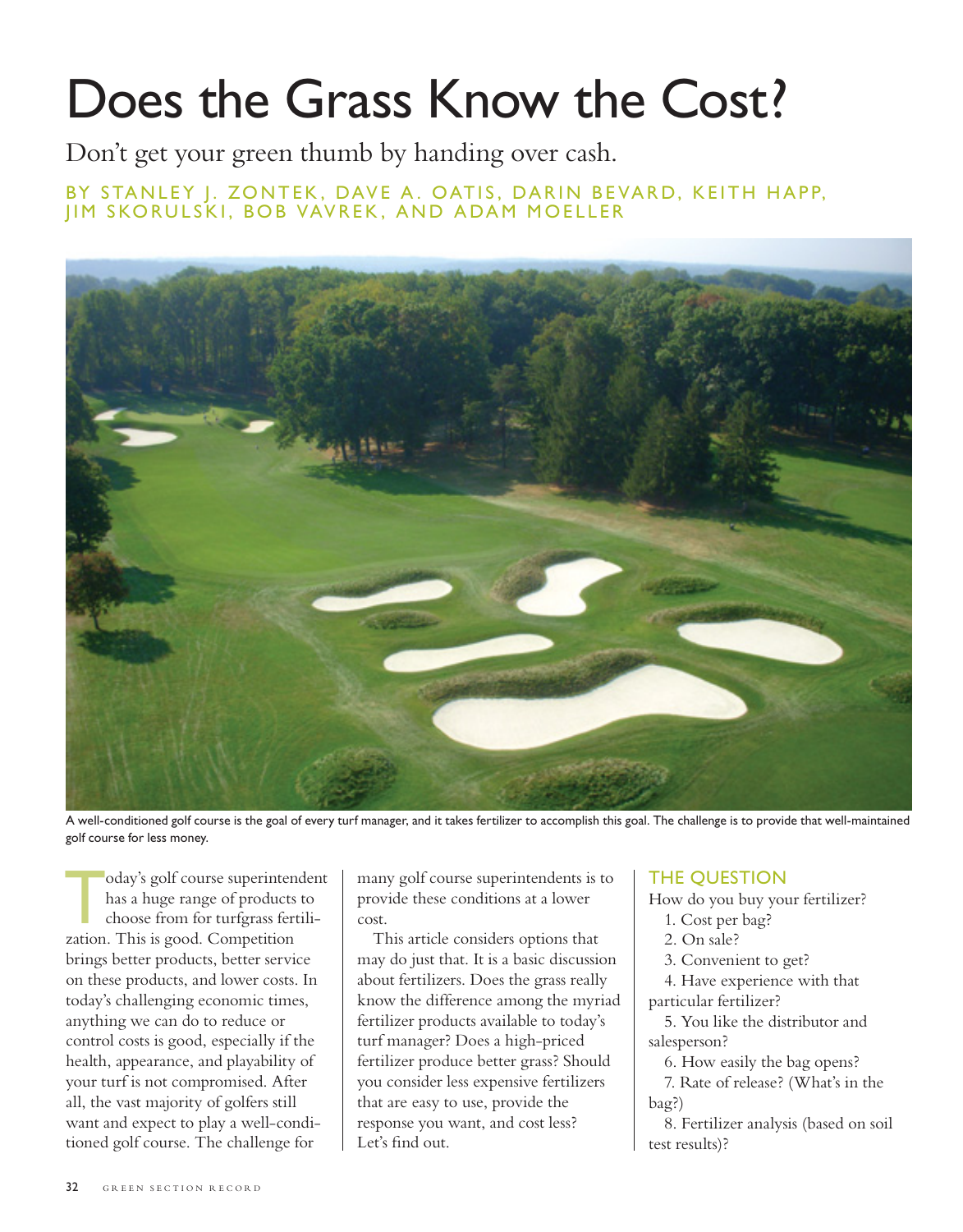9. What do you want that fertilizer to do (quick green-up, dormant feed, etc.)?

10. Cost per pound of the nutrients you *actually need*?

You probably already know the answer. Your fertilizer purchase should be influenced by numbers 4, 7, 8, 9, and 10, and less by numbers 1, 2, 3, 5, and 6.

Does the grass know the difference in the fertilizer you use? Our team suspects that you are already answering that question in your own mind. The answer — probably not! You are essentially correct. Most nutrients enter the grass plant in an inorganic form. Therefore, all fertilizers must be converted into a form the grass plant can use. Most commercial fertilizers are blends of quick-release, intermediaterelease, and slower-release plant foods, primarily nitrogen. Nitrogen remains the most important of all fertilizer ingredients. Nitrogen promotes plant growth, and other nutrients support plant growth. But there is a difference.

Everything about the actual makeup of that fertilizer is on the label. Read it. After all, if you are looking for a quick response, then nitrogen is the primary plant food you are seeking. All the other nutrients, while important, may simply be unnecessary, especially if soil tests do not show a deficiency for that nutrient. Why use and pay for nutrients that the grass does not need or the soil does not require? You could be wasting money, adding extra nutrients to the soil that the grass plant does not need, or having a negative environmental impact. There has been a trend in our industry to base soil fertility recommendations on Base Cation Saturation Ratios (BCSR). Research results show that extra fertility from BCSR recommendations does not mean healthier grass. Also, the trend to spray soluble fertilizer onto the grass (spoonfeeding) is becoming common. What a great program! Here again, do expensive liquid fertilizers result in better plant

## **Guaranteed Analysis**

|                                                                                                     | $.20.00\%$ |
|-----------------------------------------------------------------------------------------------------|------------|
| 1.56% Ammoniacal Nitrogen                                                                           |            |
| 3.44% Urea Nitrogen                                                                                 |            |
| 15.00% Slowly Available Nitrogen*                                                                   |            |
|                                                                                                     |            |
|                                                                                                     |            |
|                                                                                                     | .1.00%     |
| Derived From; Urea, Dicyandiamide Urea, Ammonium<br>Phosphate, Muriate of Potash, and Iron Sucrate. |            |
| *15.00% Slowly Available Urea Nitrogen from Dicyandiamide                                           |            |

Note the "derived from" line on this complete fertilizer. The main nitrogen component is urea and urea derivatives. This portion of the label often goes unread, yet it lists what is in a bag of fertilizer.

response than simple (and less expensive) urea? Again, you probably know or suspect the answer.

### READ THE LABEL

Every fertilizer bag lists what is contained in that bag. The most important part of the label is at the bottom: "Derived from." It lists the actual ingredients contained in the bag. Note that the first listed nutrient is urea, the primary plant food in most commercial fertilizers. It is readily available (turf managers like to see a quick response), has a reasonably low burn potential, especially when blended with slowerrelease nitrogens, and is relatively inexpensive. This begs the question, "If plant response is your goal, is there a need to fertilize with anything other than nitrogen?" Certainly, as it pertains to spoonfeeding low-rate soluble nitrogen products sprayed onto the grass, the answer could well be no.

Obviously, every situation is different. As the turf manager who makes decisions on the fertilizer and fertility programs for his golf course, these are the decisions that only you can make. As field agronomists for the USGA, we see that golf courses have different fertilizer programs. Some are based on science (soil testing), and other decisions on fertilizer applications are based on the *art* of greenkeeping the experience the turf manager has with the grasses, soils, and the different growing environments that exist on each golf course. The thoughtful golf course superintendent combines both the *science* and the *art* of turf management to do what is best for the golf course, while being mindful of the budget and considering ways to save money — not compromising the appearance or playability of the golf course. That said, there are some basic factors that should be part of every fertilizer purchase.

## DO THE MATH

For the purpose of this article, we will compare urea (46-0-0) to a fairly common and relatively inexpensive complete fertilizer. Note: The complete fertilizer contains phosphorus and potassium, which urea does not contain. However, if your turf needs the response that only nitrogen can provide, these other nutrients just aren't needed. The prudent turf manager should do the math for any and all fertilizer elements applied to the turf. You may be surprised about what you find. Following are some simple fertilizer comparisons. The first is for large acreage and the second is for a soluble, spoonfeeding program.

• Urea (46-0-0) costs about \$20 per 50 lb. bag.

• Each 50 lb. bag contains 23 lbs. of N  $(50 \text{ lbs.} \times 0.46).$ 

• One lb. of N costs about \$0.87 (\$20.00/23 lbs. per bag).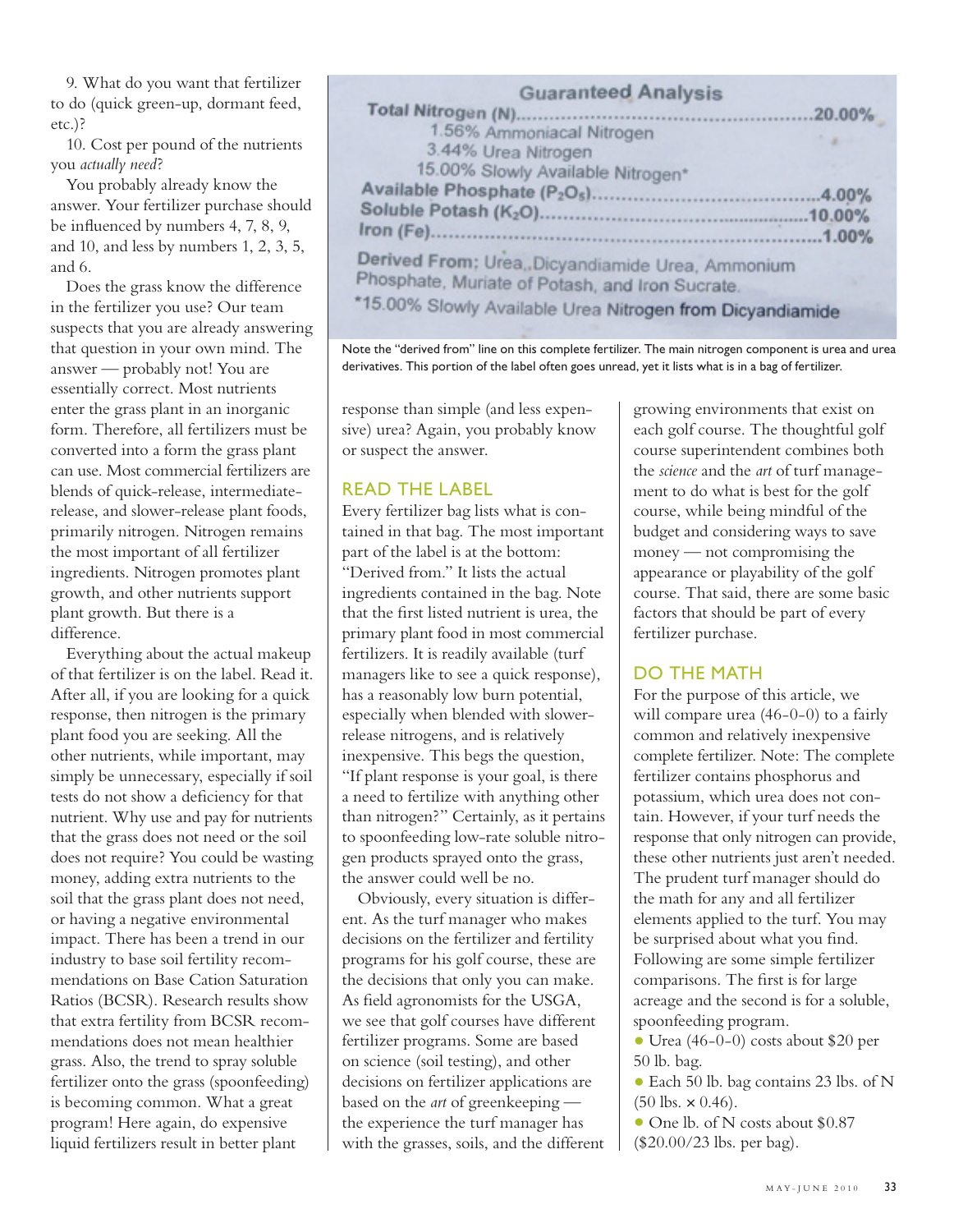• To apply 1 lb. of N/1,000 sq. ft. over one acre costs about \$38.00 (43.56 × \$0.87).

• FYI: 1 lb. of  $N/1,000$  sq. ft. over one acre using 20-4-10 fertilizer costs about \$70.00.

As mentioned earlier, in the most simple of terms, and if the lowest cost per unit of nutrient is desired, fertilizer purchases should be based on the unit cost or the cost per acre (or the cost per  $1,000$  sq. ft.) of that specific product as it pertains to nitrogen. Again, of all the fertilizer nutrients, nitrogen is the one most needed out on the golf course.

### SPOONFEEDING

• To apply  $\frac{1}{8}$  lb. of N/1,000 sq. ft. using urea costs  $$4.75/acre$  (<sup>1</sup>/<sub>8</sub> lb.  $\times$  $43.56 \times $0.87/lb.$ ).

• FYI: Applying the same  $\frac{1}{8}$  lb. of N/1,000 sq. ft. using 20-20-20 fertilizer costs \$51.00/acre.

• For 3 acres of greens, the difference is \$138.75 per application for the same amount of nitrogen!

What does all of this mean? First, nitrogen is the most important element for plant growth. Although other macro and micronutrients are important, nitrogen is the driving force in plant response, something that seems to be lost or diminished as we are sold and as we buy fertilizers for our golf courses. Basic fertilizer can save money simply because it contains higher amounts of the most needed nutrient — nitrogen. It also costs less.

To help in the calculation of actual fertilizer costs, the following is a turf fertilizer calculator website produced by Purdue University. It is a simple way to figure out the cost per pound of fertilizer: *Turf Fertilizer Calculator*, Jonathan Hardebeck, Purdue University — http://www.agry.purdue.edu/ turf/fertcalc/fertilization%20calc.html.

#### LET'S GET TECHNICAL

In what form are the principal fertilizer elements — nitrogen, phosphorus, and potassium — absorbed by the grass plant?

**Nitrogen:** "Although nitrogen (N) mostly enters the plant as an inorganic nitrate ion  $(NO<sub>3</sub>)$ , which is soluble and moves passively into the grass plant via the transpiration stream, the plant quickly converts nitrate to the amide form of  $NH<sub>2</sub>$  with the help of the enzyme nitrogen reductase. Then, through the linkage of carbohydrates and nitrogen metabolism, the amide is attached to six simple carbon sugars that are the end product of photosynthesis  $(CO_2 + H^2O = C_6H^2O_6 + O_2)$ ." As the grass grows, it fixes carbon from the air for plant growth. "The result is a formation of basic amino acids, which, through a myriad of permutations, produce the proteins necessary for growth and the enzymes



Spoon-feeding fertilization is the frequent application of fertilizers at low rates. The method allows the turf manager to more closely control the amount of nutrients reaching the plant in one application.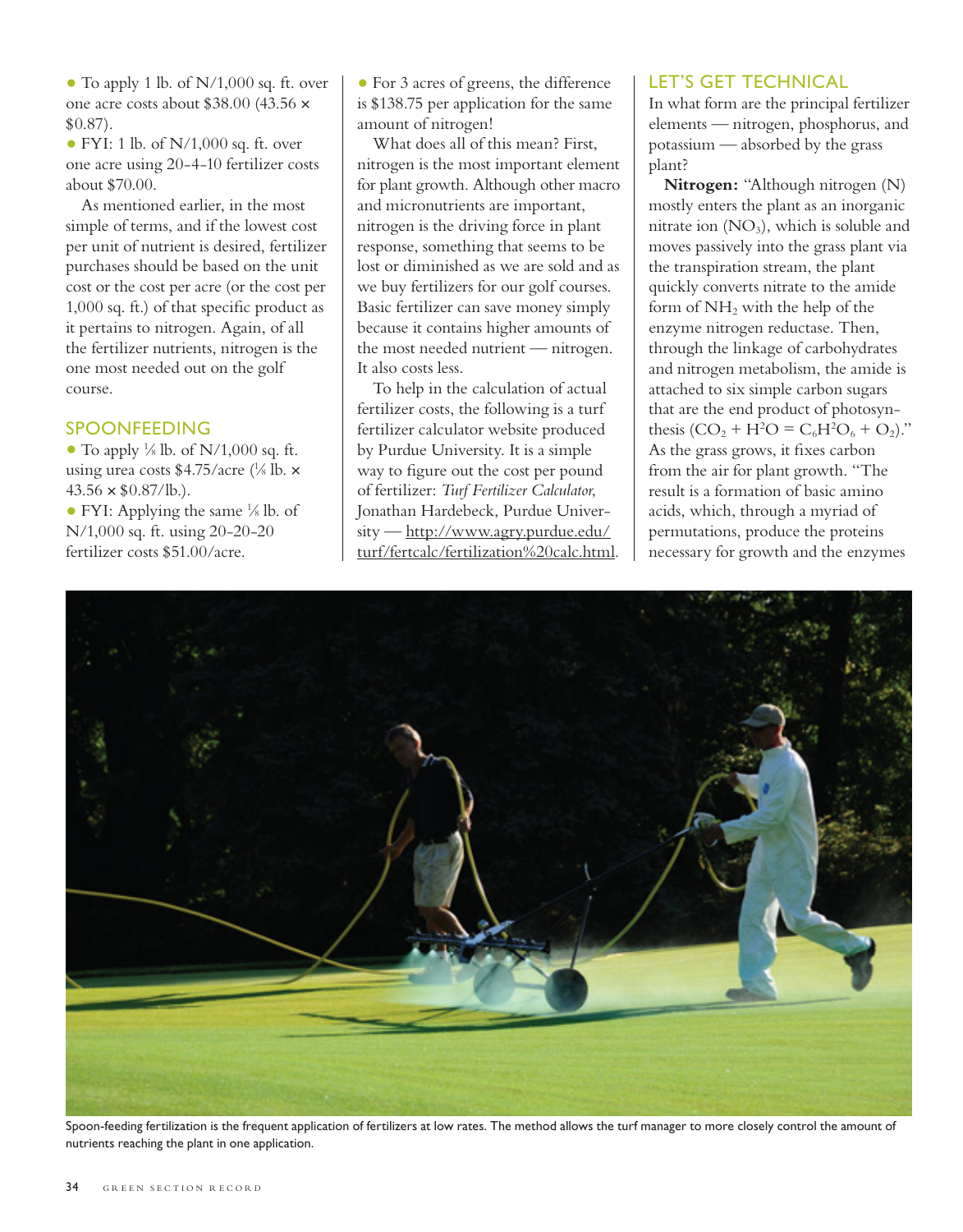necessary to catalyze a host of necessary metabolic reactions." (Dr. Thomas Watschke, Professor Emeritus, Penn State University)

**Phosphorus:** "Plant-available phosphate ions  $(H_2PO_4^-$  and  $HPO_4^-$ ) are usually present in soil water and are taken up by roots to supply the plant's growth requirements." (Dr. Peter Landschoot, Professor, Penn State University)

Potassium: "K exists in minerals and through weather is decomposed to K+ ions." (Dr. Peter Dernoeden, Professor, University of Maryland)

Therefore, the primary macronutrients for the grass plant, N-P-K, are absorbed and entered into the plant as inorganic ions. Is there a difference between fertilizers? In the most basic molecular terms, no. The only difference lies in the burn potential — the salt index — between different fertilizers. The accompanying chart is for the most common forms of nitrogen and potassium at levels normally applied to turf. It is presented in descending order. That is, from the fertilizer having the least burn potential to a fertilizer having the highest burn potential, sodium nitrate.

| Nitrogen/Potassium<br>Source | Salt<br>$Index*$ |
|------------------------------|------------------|
| Natural Organic (6% N)       | 0.70             |
| Potassium Sulfate            | 0.85             |
| Diammonium Phosphate         | 1.61             |
| Urea                         | 1.62             |
| Potassium Chloride           | 1.94             |
| Monoammonium Phosphate       | 2.45             |
| <b>Ammonium Nitrate</b>      | 2.99             |
| Ammonium Sulfate             | 3.25             |
| Potassium Nitrate            | 5.34             |
| Sodium Nitrate               | 6.06             |
|                              |                  |

#### \*Salt Index based on equal amount of nitrogen supplied

**Micronutrients:** Many fertilizers contain other ingredients generally referred to as micronutrients. Micronutrient deficiencies are rare. The most common micronutrient deficiency is for iron, one of the most readily available and least expensive micronutrients. Other ingredients in fertilizers, such as humates, wetting agents, seaweed

extracts, and biostimulants, all have different functions. It is for the turf manager to determine whether or not the turfgrass needs these additives that increase the cost of the product over that of nitrogen. This, then, begs the question, do extra fertilizer nutrients in the soil make grass extra healthy? To answer that question, the following is an abstract from the Soil Science Society of America (SSSA).

## **NOTABLE OUOTES**

*A Review of the Use of the Basic Cation Saturation Ratio and the "Ideal" Soil*  (Dr. Peter M. Kopitike and Dr. Neal Menzies, School of Land and Food Science, the University of Queensland, Australia): Our examination of data from numerous studies suggests that, within the ranges commonly found in soils, the chemical, physical, and biological fertility of a soil is generally not influenced by the ratios of  $Ca$ , Mg, and K. The data do not support the claims that the BCSR, and continued promotion of the BCSR, will result in the inefficient use of resources in agriculture and horticulture.

Clearly, extra fertilizer nutrients only increase the cost of your fertilizer program with little benefit to the turf. Using simple soil tests remains the most efficient way to monitor soil pH and nutrient levels. Comprehensive soil tests are best used for sandy soils and less so for mineral soils.

*Foliar Absorption of Nitrogen by Creeping Bentgrass Putting Green Turf Utilizing N Labeled Inorganic and Organic Sources.*  (Chris Steigler, Mike Richardson, Doug Karcher, and Aaron Patton, University of Arkansas): This research evaluated the potential for foliar absorption of N/labeled inorganic sources (urea, ammonium sulfate, potassium nitrate) and organic sources (three amino acids). They found only about 40-50 percent of N applied at 0.10 lb. N/M of a liquid application was foliarly absorbed 8 hours after application. All sources were similar except the potassium nitrate, which has low foliar uptake. In summary, if you apply 0.10 lb. N/M, only 0.05 lb. N/M will be absorbed through the leaves. Why pay a premium for products that are "specially formulated" to increase foliar absorption? Also, urea worked as well as the other products, so it appears that only a small portion of your total N budget can be foliarly absorbed.

*Integration of Iron into Nitrogen Fertility Regimes for Regulation of Fertilizer and Water Requirements of Penn A-Series Creeping Bentgrasses.* (Jing Dai, Max Schlossberg, and Al Turgeon, Penn State University): They found that iron affected color about the same as the nitrogen. This means that you can cut your N rate in half and get the same color response if you add iron to your foliar spray program of 0.10 lb. N/M/ month. The take-home message: Use of iron is great for aesthetics; no need for expensive iron formulations because iron sulfate appears to work well. You can maintain good color but with less growth.

*Evaluation of Cytokinin Plant Extract Biostimulants, Iron, and Nitrogen Products for Their Effects on Creeping Bentgrass Summer Quality* (Dr. Derek Settle, Chicago District Golf Association, and Dr. Peter H. Dernoeden, University of Maryland): When the data were averaged over the season in both Illinois and Maryland, urea alone and treatments containing urea generally provided the best summer quality. There were, however, no significant differences among urea alone, Iron-Roots + urea, Roots Concentrate + urea, or PanaSea + urea at either site.

The same research compared NDVI (Normalized Difference Vegetative Index) color ratings. They were consistently highest in plots treated with urea, IronRoots + urea, Roots Concentrate + urea, or PanaSea + urea in Illinois (2007 and 2008) and Maryland (2008). There were, however, no significant NDVI rating differences among treatments containing urea.